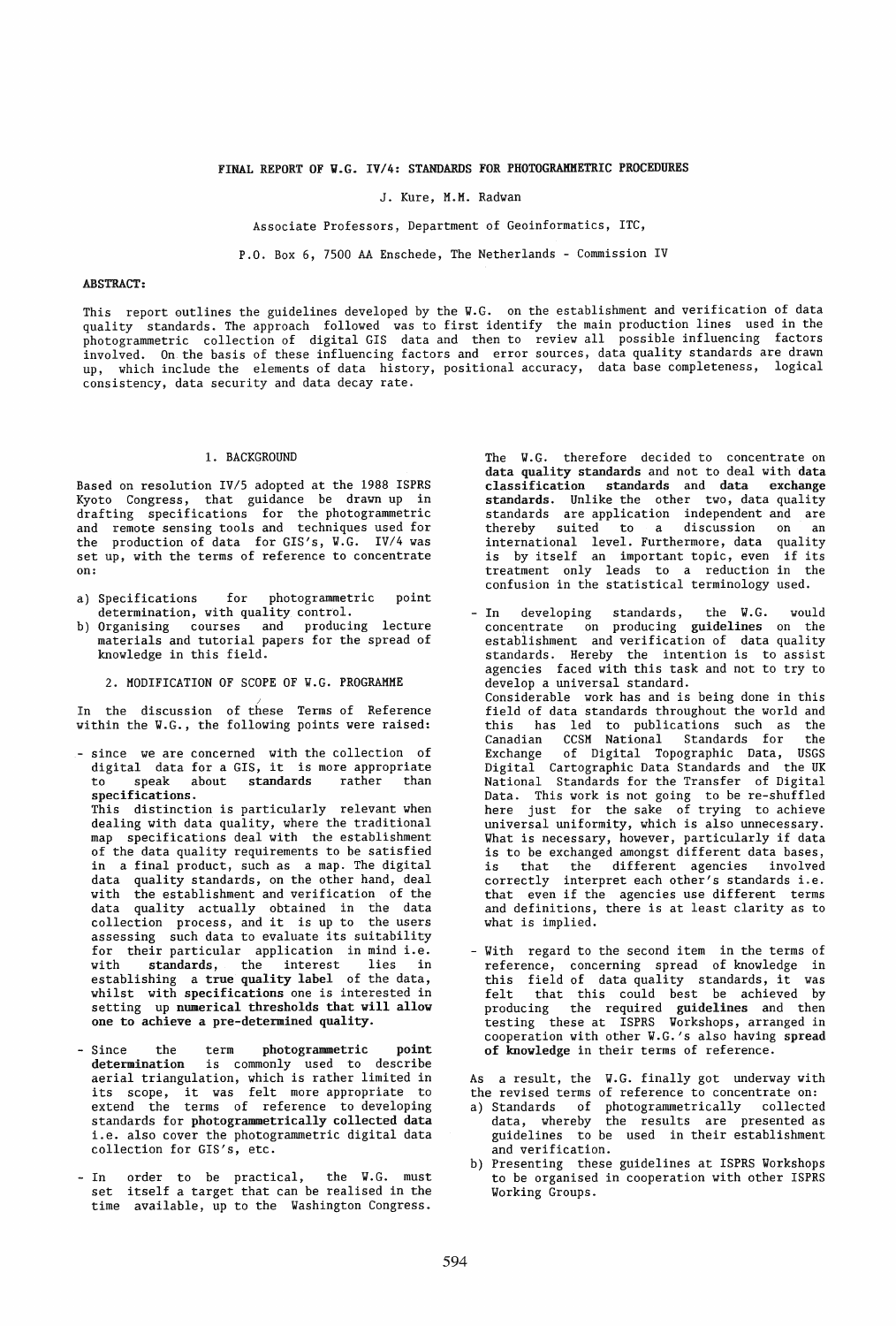#### 3. GUIDELINES ON THE ESTABLISHMENT AND VERIFICATION OF DATA QUALITY STANDARDS

Most of the attention in this paper will be directed towards setting up standards for the *two*  main elements of the data quality standards, POSITIONAL ACCURACY and ATTRIBUTE ACCURACY. These standards will be looked into for three main production lines; point determination, photogrammetric data collection and digitising existing maps. Hereby, the error sources will be evaluated after each of the successive production phases of data collection, data storage and processing and finally, data presentation.

The discussion in the paper then turns to the other elements within data quality standards such as DATA HISTORY, LOGICAL CONSISTENCY, DATA SECURITY and DATA DECAY, where the main question will be whether some of these elements could not be more usefully incorporated into the accuracy elements.

# 3.1 Positional accuracy standards

In this presentation, the accuracy is expressed as a standard deviation in metres on the ground, but of course can be readily transformed to any other system in use.

Absolute accuracy measures are given, but these imply error in relation to nearby control points and not a distant origin of the coordinate system, simply because they are based on the equivalence of relative and absolute accuracy in an aerial triangulation with a high density of control.

Finally, these guideline standards only cover planimetric accuracy. Full standards have been produced and can be made available, on request.

3.1.1 Point determination applications

The main applications of aerial triangulations are:<br>- the

determination of minor control for digital and analogue mapping

- the densification of geodetic control networks
- numerical and graphical cadastral surveys

In order to satisfy the widely varying accuracy requirements (point determinations ranging from a few centimetres to decimetres or even metres on the ground), different types of aerial

triangulation are available, such as HIGH PRECISION, PRECISION, STANDARD, etc.

# Phase I: data collection

This initial phase of data collection covers the whole aerial triangulation process. The input errors include the errors in ground control (measuring equipment and method used), the effect of the ground control requirements on the total process (density and distribution of control, number of control points in each location, the signalisation of control), errors in the aerial photography (type of camera, photo scale, film deformation, lens distortion), errors in the preparation phase (point transfer errors, if signalised tie points are not used) and the effect of the A.T. requirements on the process (instrument to be used; method, bundle or IMT; use of single or mUltiple tie points; use of increased

lateral overlap to obtain double rows of lateral tie points; etc.)

The measuring errors are confined to pointing errors if the bundle method is used and to relative orientation plus pointing errors for the IMT method.

The accuracy standards of aerial triangulation are readily established and verified, simply because they form an integral part of the A.T. results. The golden rule in establishing A.T. accuracy standards is therefore to resort to your own A.T. figures.

However, in order to have some figures for discussion and comparison purposes with other accuracy standards, examples of figures obtainable in High Precision AT's and Precision AT's are  $accura\bar{c}ies$  of respectively  $5\mu$ m and  $10\mu$ m at photo scale.

Hereby it must be borne in mind that the high precision A.T. involves bundle adjustment, signalised control and tie points, perimeter plan control at two to three model intervals, correction for systematic image errors and possibly also systematic errors in the measuring instrument used. Also, the less stringent requirements for a precision A.T. still involve bundle or IMT adjustment,perimeter plan control at three to four model intervals, signalised control points, multiple tie points in each location and, if possible, double rows of lateral tie points.

On the basis of these examples, a table can be drawn up for the accuracy of the photogrammetric point determination phase.

|                                                          |                                      |                                      | (units m) |  |
|----------------------------------------------------------|--------------------------------------|--------------------------------------|-----------|--|
| Type of High<br>Photo scale.                             | AT Precision Precision<br>A'T        | AТ                                   |           |  |
| 1:50,000<br>1:30,000<br>1:10,000<br>1: 5,000<br>1: 2,500 | 0.25<br>0.15<br>0.05<br>0.03<br>0.01 | 0.50<br>0.30<br>0.10<br>0.05<br>0.03 |           |  |

Table 1: Photogrammetric point determination

#### Phase II: data storage and processing

Since no further processing takes place with regard to the aerial triangulation and no rounding off errors, etc. will take place with storage, the accuracy standard after storage and processing will be the same as that shown in table 1, after data collection.

# Phase III: data presentation

A graphical plot is quite often required as an additional product in a numerical cadastral survey. As the standard accuracy of this plotting error is 0.15 mm at map scale, there is a considerable loss in accuracy of the graphical as compared to the original digital data. This can be verified in the table below, showing the accuracy of the graphical plot of photogrammetric point data.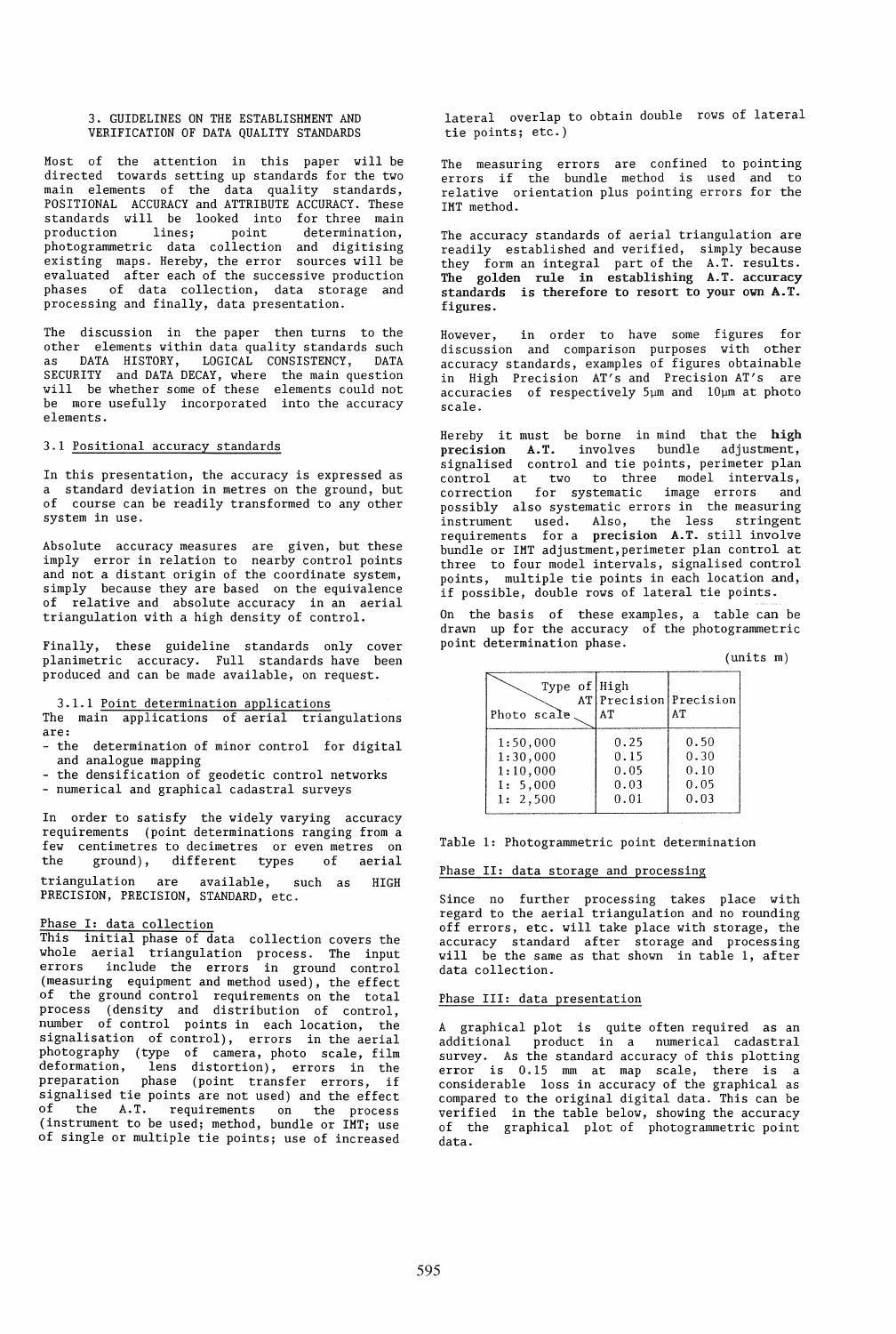| (units) | m) |
|---------|----|
|---------|----|

| scale<br>map<br>photo scale                                 | $1:10,000$   1:5,000                 |                                      | 1:2,500                              | 1:1,000                              | 1:500                                |
|-------------------------------------------------------------|--------------------------------------|--------------------------------------|--------------------------------------|--------------------------------------|--------------------------------------|
| 1:50.000<br>1:30,000<br>1:10.000<br>1: 5,000<br>2,500<br>1: | 1.58<br>1.53<br>1.50<br>1.50<br>1.50 | 0.90<br>0.81<br>0.76<br>0.75<br>0.75 | 0.63<br>0.48<br>0.39<br>0.38<br>0.38 | 0.52<br>0.34<br>0.18<br>0.16<br>0.15 | 0.51<br>0.31<br>0.13<br>0.09<br>0.08 |
| 1:50.000<br>1:30,000<br>1:10,000<br>1: 5.000<br>1: 2,500    | 1.52<br>1.51<br>1.50<br>1.50<br>1.50 | 0.79<br>0.76<br>0.75<br>0.75<br>0.75 | 0.45<br>0.40<br>0.38<br>0.38<br>0.38 | 0.29<br>0.21<br>0.16<br>0.15<br>0.15 | 0.26<br>0.17<br>0.09<br>0.08<br>0.08 |

Table 2: Graphical plot of photogrammetric point datal Precision AT j High Precision AT )

# 3.1.2 Photogrammetric digital data collection Photogrammetric digital data collection is equivalent to digital mapping, whereby the resulting digital data is either stored in one or several data bases for further processing within a GIS or is used to produce or up-date graphical maps.

#### Phase I: data collection

This initial phase of data collection covers the whole mapping process. The input errors include the errors in ground control and aerial photography (as outlined in 3.1.1), in addition to the aerial triangulation errors: point transfer errors; system errors depending upon the number and distribution of tie points and measuring errors which vary with the type of point (signalised or pricked) and further depend on image quality, object quality, the measuring instrument, the base-height ratio and observer acuity.

The measuring errors include errors in the relative and absolute orientations; measuring errors, which vary depending on whether the measuring mode is static or dynamic and, in the latter case, the measuring speed; the image quality; the base-height ratio; the object quality, including parameters such as terrain slope, vegetation coverage, etc.; the instrument errors; the operator acuity; etc. A separate component of the measuring error is the identification error, which varies with the identification error, which varies with the<br>definition of the feature being measured i.e. corner of a house or boundary of a forest. Identification errors also arise if the definition of the feature to be picked up is not clear enough e.g. if it is not clear whether the boundary of a canal is to be taken as the top of the bank or the water line, etc.

The accuracy standards for the digital mapping phase are not difficult but are time-consuming to establish and verify.

Looking to the components involved,

- the A.T. accuracy is obtained from the A.T. results
- the measuring accuracy is obtainable from repeated model measurements, such as occur in checking operations. The coordinate differences used should only refer to well-defined points i.e. those without an identification error

- the identification accuracy for different features and different feature definitions is obtainable from repeated model measurements at these features.

It is, of course, a tremendous task to build up this data base for the identification accuracy of different features, particularly since this accuracy varies with feature definition (i.e. centre of road or edge of road) and with the photo scale used. This task will unquestionably become part of the checking operations.

In order to have figures for discussion and comparison purposes, the following realistic assumptions are made, using figures obtained in practice:

 $A.$  T. accuracy:  $\sigma = 10$   $\mu$ m at photo scale, for a precise A.T., which is A.T., which sufficiently accurate for all mapping purposes

- measuring accuracy:  $\sigma = 15$  µm at photo scale

- identification accuracy: control point  $0 \text{ cm}$ 

| wall         | 5 cm            |
|--------------|-----------------|
| hedge, ditch | $10 \text{ cm}$ |
| canal bank   | $20 \text{ cm}$ |
| river bank   | $50 \text{ cm}$ |

From these figures, the following table can be drawn up for the accuracy of photogrammetric digital data collection.

(units m)

| Identif.<br>error<br>Photo scale | ∣0 cm | 5 cm | $10$ cm | $20 \text{ cm}$ | $50 \text{ cm}$ |
|----------------------------------|-------|------|---------|-----------------|-----------------|
| 1:50,000                         | 1.00  | 1.00 | 1.00    | 1.02            | 1.12            |
| 1:30,000                         | 0.60  | 0.60 | 0.61    | 0.63            | 0.78            |
| 1:10.000                         | 0.20  | 0.21 | 0.22    | 0.28            | 0.54            |
| 1: 5,000                         | 0.10  | 0.11 | 0.14    | 0.22            | 0.51            |
| 1: 2,500                         | 0.05  | 0.07 | 0.11    | 0.21            | 0.50            |

Table 3: Photogrammetric digital data collection

Note: The first column in the above table gives the intrinsic accuracy of the digital data base i.e. the accuracy excluding a possible identification error.

#### Phase II: data storage and processing

Since no further processing takes place until the data are eventually incorporated into a GIS, the accuracy of the photogrammetric data after initial storage and processing will be the same as that shown in figure 3, after data collection.

## Phase III: data presentation

A graphical plot is a quite normal requirement to<br>be produced from photogrammetric digital data. produced from photogrammetric digital data. With a standard plotting accuracy of  $0.15$   $\mu$ m at map scale, tables can be drawn up showing the accuracy of the graphical plot of photogrammetric digital data collection. Note, however, that different tables are needed for the different values of the identification error. The table given below refers to intrinsic data i.e. with no identification error.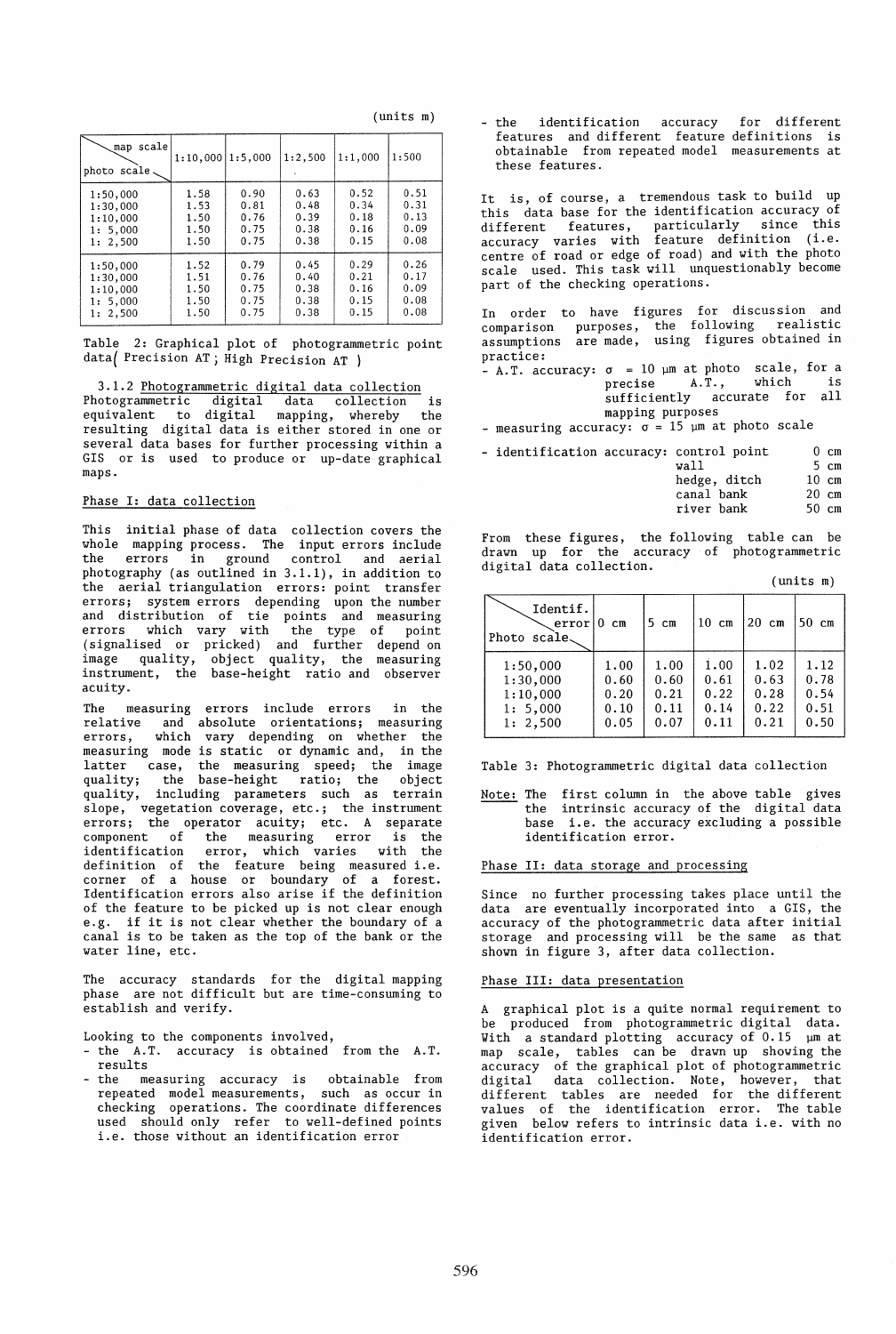(units m)

| scale<br>map<br>photo scale. | $1:10,000$  1:5,000 |      | 1:2.500 | 1:1.000 | 1:500 |
|------------------------------|---------------------|------|---------|---------|-------|
| 1:30,000                     | 1.62                | 0.96 | 0.71    | 0.62    | 0.60  |
| 1:20,000                     | 1.55                | 0.85 | 0.55    | 0.43    | 0.41  |
| 1:10,000                     | 1.51                | 0.78 | 0.42    | 0.25    | 0.21  |
| 1: 5,000                     | 1.50                | 0.76 | 0.39    | 0.18    | 0.12  |
| 1: 2,500                     | 1.50                | 0.75 | 0.39    | 0.16    | 0.09  |

#### Table 4: Graphical plot of photogrammetric digital data (with no identification error)

3.1.3 Digitising existing maps Digitising existing maps is an attractive alternative to photogrammetric digital data collection in order to set up a digital data base. In the feasibility study, however, careful consideration must be given to the following two issues:

- the age of the maps and the rate of development of the area concerned, which determine the number of changes and hence the revision effort required. In this context, changes also imply changes in the map content requirements, since the original maps were produced
- in view of the loss of accuracy through the digitising process, one will in general want to digitise at a larger map scale than has to be finally plotted and this, of course, reduces the economic attractiveness.

# Phase I: data collection

This initial data collection phase covers the whole digitising process. The input errors are the positional errors in the map original. In evaluating these, account will have to be taken of the original production method and parameters used such as photo scale, control distribution in the<br>A.T.. etc. etc.: the original accuracy etc. etc.; the original accuracy specifications (which imply a standard deviation of 0.3 mm at map scale with the standard specifications of "90% within 0.5 mm", but only applicable to well-defined features); the identification errors to be added to all other non well-defined feature classes and finally the generalisation errors introduced in the form of feature displacements, during the cartographic phase.

The measuring errors in the digitising process vary with the digitising method used: point digitising and the sampling density in relation to

the complexity of the feature; stream digitising and the digitising speed, again in relation to the nature of the feature; automated scanning in the raster mode and the subsequent raster to vector conversion; automated scanning in the vector mode; the precision of the digitiser or scanner; the map<br>quality (thickness of lines, errors in the quality (thickness of lines, errors in the original, etc.) and the operator acuity.

Assuming an accuracy in the map original of 0.3 mm (excluding identification and generalisation errors) and a digitising accuracy of 0.15 mm, the digitised data will have an accuracy of 0.35 mm at map scale. This is illustrated for different map scales in table 5.

(units m)

| 17.50<br>8.75<br>3.50<br>1.75<br>0.88 |
|---------------------------------------|
|                                       |

## Table 5: Digitised map data (excl. identification and generalisation errors)

Phase II: data storage and presentation

Since no further processing takes place until this data is incorporated into a GIS, the accuracy of the digitised map data after initial storage and processing will be in the same as that after data collection, shown in table 5.

# Phase III: data presentation<br>A graphical plot is quite a

graphical plot is quite a normal requirement to produced from digitised map data. The accuracy of this graphical plot is determined from the<br>accuracy of the digitised map data and the of the digitised map data and the plotting accuracy, which can be taken to be 0.15 nm at plotting scale. Note, however, that different tables are needed for the different values of the identification and generalisation<br>error. The table given below refers to the error. The table given below refers to the intrinsic data accuracy i.e. accuracy intrinsic data accuracy i.e. accuracy<br>excluding identification and generalisation error.

(units m)

| plotting<br>digitising<br>scale |       |      |      |      |      | scale $ 1:50,000 1:25,000 1:10,000 1:5,000 1:2,500 1:1,000 $ |
|---------------------------------|-------|------|------|------|------|--------------------------------------------------------------|
| 1:50,000                        | 19.04 |      |      |      |      |                                                              |
| 1:25,000                        | 11.52 | 9.52 |      |      |      |                                                              |
| 1:10.000                        | 8.28  | 5.13 | 3.81 |      |      |                                                              |
| 1: 5.000                        | 7.70  | 4.14 | 2.30 | 1,90 |      |                                                              |
| 1: 2,500                        | 7.55  | 3.85 | 1.74 | 1.15 | 0.95 |                                                              |
| 1:1.000                         | 7.51  | 3.77 | 1.54 | 0.82 | 0.51 | 0.38                                                         |

Table 6: Graphical plot of digitised map data (excl. identification and generalisation errors)

# 3.2 Attribute accuracy standards

Attribute accuracy expresses the correctness and completeness of the digital data stored in a data base and is built-up from an evaluation of the following different characteristics defining the quality of the digital data:

data classification: have errors been made in not going to a sufficant degree of detail in data collection i.e. streams not further classified as perennial, intermittent, dry; was the feature definition clear enough so that the correct boundary has been picked up i.e. not clear if boundary of a highway area to be taken from cadastral boundaries as depicted by the fences or the limits of the hardened highway surface; has account been taken of temporal changes in the classification system e.g. roads department changes its road classification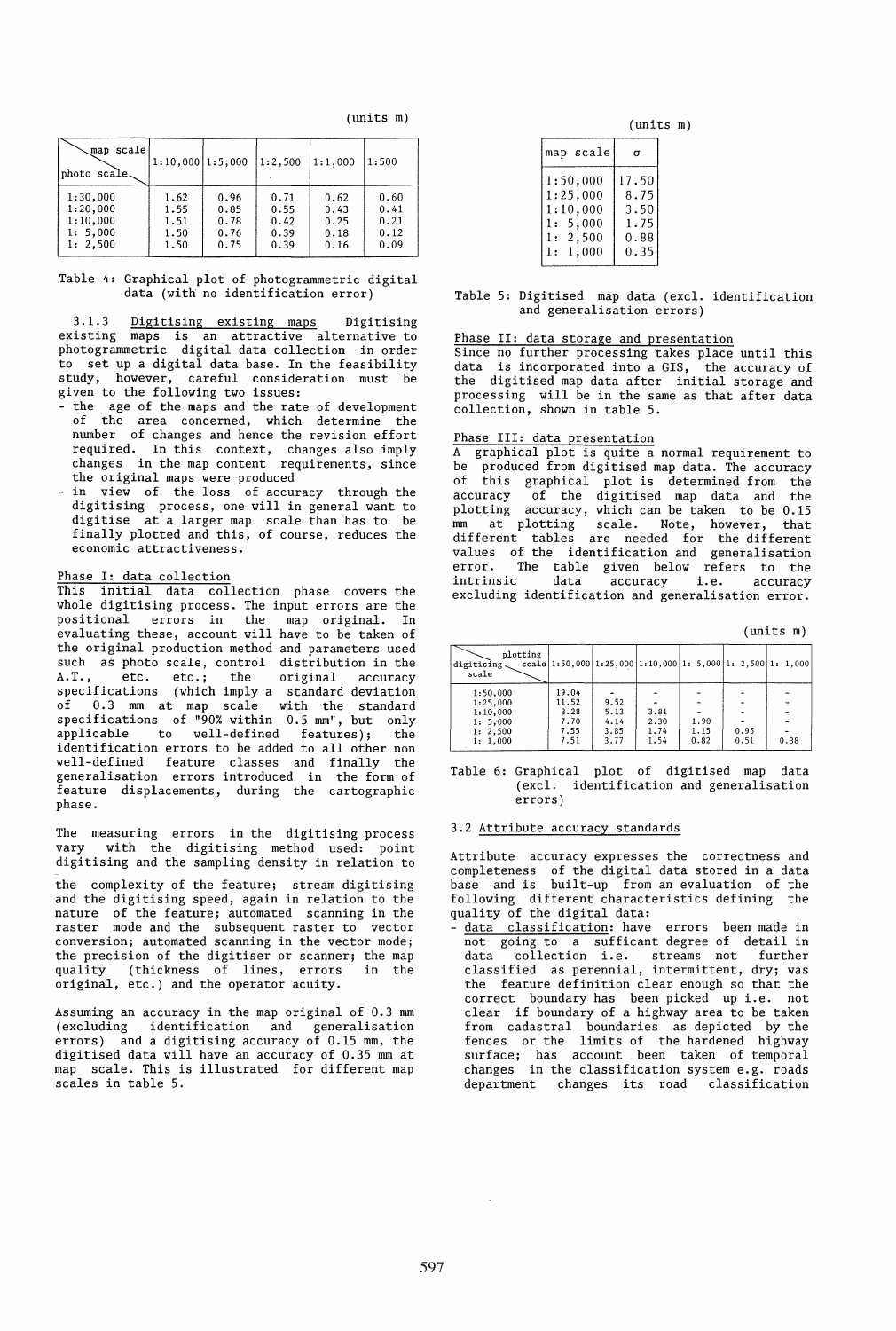system; have temporal changes occurred in spite of a correct classification during the field verification phase i.e. type of crop changed from maize to potatoes and finally have there been any errors in the field verification phase itself.

- data completeness, though decisions taken on the extent of the data base content: this aspect of<br>completeness, indicating the extent to which indicating the extent to which features on the ground are actually included in the data base, is related to the problem of generalisation in the traditional mapping environment. Here, in order to keep the maps readable, fewer and fewer features can be represented as the scales decrease and therefore they are simply not picked up. This type of reasoning does, however, not apply to data bases and so, in terms of assigning a quality label for this type of completeness, the content requirements of different data bases will have to be quantified in relation to the maximum completeness. E.g. assume that a 1:50,000 map series has been found to have an average generalisation percentage of 30%. If now these 1:50,000 maps are digitised to create a data base, the quality indicator for the completeness of the digitised data based only on data base content will be 70%.

Data with a security classification also fall into this category, but the effect on the completeness percentages will depend on whether:

- a) the security label prevent general access to these elements, whereby the data is de facto entirely removed from the data base. If this concerns 5% of the features in an area, the data completeness percentage become 95% due to security restrictions.
- b) the above solution has the disadvantage of yielding gaps when a graphical plot is produced. To overcome this, some agencies retain the feature (in simplified form in<br>open areas) and give it a general open areas) and give it a general<br>classification such as government building or government area-restricted. With regard to the simplified form of the security object in open areas, this will generally only include the boundaries of the complex, plus the location of through roads, if the complex has more than one entrance. more than one entrance.<br>Besides eliminating gaps, this alternative<br>also increases the data completeness increases the data completeness percentage. Some authors advocate that data security be treated as a separate item in attribute accuracy standards, but the majority of W.G. members were in favour of retaining it as an integral element within data completeness, as affected by decisions on the data base
- data completeness, expressing the degree to which features which should have been included in the data base, have actually been picked up. The data completeness depends on factors such as the quality of the field verification phase i.e. have all missing features been picked up; the temporal validity of the data i.e. the extent to which all changes have been recognised and new features have been picked up; the lack of

content.

accessibility to the data due to security restrictions and finally, missing and thereby incomplete data due the fact that the input data has been generalised. This will occur, for example, when the individual buildings have been generalised by the built-up area symbol on a medium scale map and this map is subsequently digitised.

In these guidelines, attribute accuracy will be expressed as a percentage of the correctness and completeness of the attribute, in relation to the true situation. There are three of these quality<br>indicators for attribute accuracy: data indicators for attribute classification, data completeness related to data base. content and data completeness related to errors in data collection. This implies that the final figure for attribute accuracy is the product of the three figures obtained for the indicators e.g. with figures of 85% for data classification, 90% for completeness (content) and 80% for completeness (errors), the attribute accuracy figure will be 0.61 or 61%.

Besides determining the attribute accuracy for each data item class, summaries will also be produced of groups of items falling within different accuracy classes, in order to provide useful indicators for map revision needs.

Attribute accuracy is only readily verifiable in the field during the field completion or field verification phase. An exception to this is the figure for data completeness related to data base content, which must come from the organisation's statistical records.

## 3.4 Data history

The data history describes the standards themselves and summarises the methods used in data collection and data quality verification. It is probably the most important element in the data quality standards, simply because it allows users accessing the data to correctly interpret the implications of the quality measures used.

# 3.5 Logical consistency

Logical consistency is a general term for fidelity in representing features in a data structure. It thus does not belong to the data collection parameters described in these standards and will not be treated further here.

# 3.6 Data security

Instead of taking this as a separate item, data security has, in these standards, been included as a component of the quality indicator data completeness, in relation to data base content, described in paragraph 3.2.

# 3.7 Data decay

The decay rate of data has been mentioned in paragraph 3.2 as being an important factor, affecting the quality of both data classification and data completeness. Nevertheless, decay rate is probably not important enough to be included as a item defining quality within the